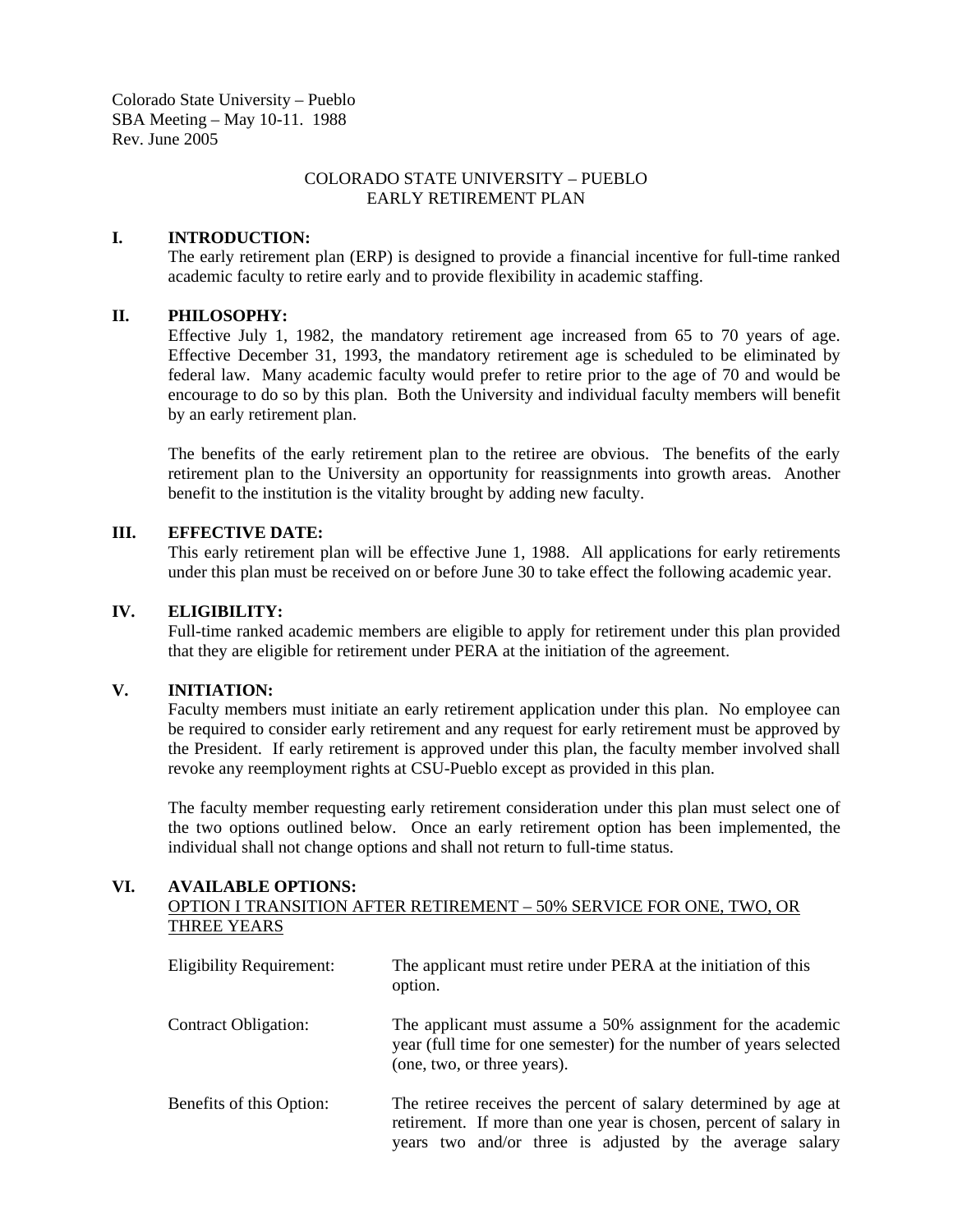adjustment for that year for faculty receiving "meritorious" rating.

CSU-Pueblo and Retiree shall, with respect to Retiree's salary during the Term, contribute to PERA to the extent required by Colorado law and to the CSU - Pueblo Defined Contribution Plan for Retirement (the "DCP") to the extent required by the DCP, as it may be amended from time to time. Effective July 1, 2005, Colorado law (C.R.S. §24-51-1101(2) requires CSU-Pueblo to make an employer contribution (the "Required PERA Employer Contribution") on the basis of Retiree's salary during the Term. Further, the DCP currently requires participation by Retiree and provides for an employee contribution by Retiree as well as an employer contribution by CSU-Pueblo. Notwithstanding the foregoing, it is anticipated that the DCP may be amended to reduce CSU-Pueblo's employer contribution to the DCP by the amount of any Required PERA Employer Contribution to PERA, subject to Board approval.

PERA Retirement is effective the first of the month following the last day worked. PERA Retirees must not work in any capacity for any PERA-affiliated employer during the first month of his or her retirement in order to receive a full month's benefits. Retirees who return to work in the first month of retirement will have retirement benefits reduced 5% for each day worked. If a retiree works on the first business day of their retirement they will have their retirement date delayed to the following month.

The University will continue to contribute its share to group insurance for the duration of this option.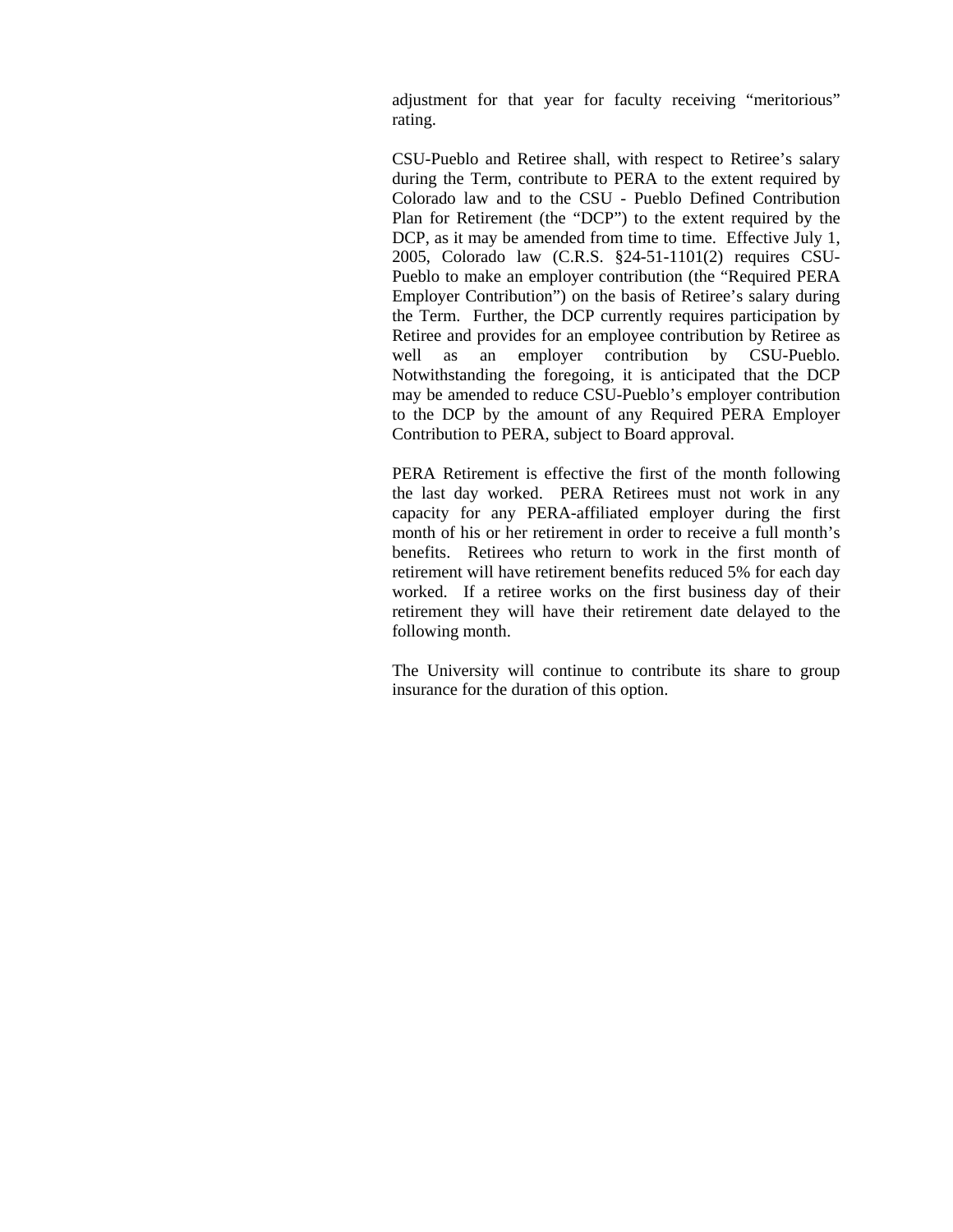## Colorado State University – Pueblo SBA Meeting – May 10-11. 1988

# Percentage of Salary for 50% Assignment

| Age at     | One Year | Two Year | Three Year |
|------------|----------|----------|------------|
| Retirement | Plan     | Plan     | Plan       |
| 55         | 100      | 90       | 70         |
| 56         | 97.5     | 87.5     | 67.5       |
| 57         | 95       | 85       | 65         |
|            |          |          |            |
| 58         | 92.5     | 82.5     | 62.5       |
| 59         | 90       | 80       | 60         |
| 60         | 87.5     | 77.5     | 57.5       |
|            |          |          |            |
| 61         | 85       | 75       | 57.5       |
| 62         | 82.5     | 72.5     | 57.5       |
| 63         | 80       | 70       | 57.5       |
|            |          |          |            |
| 64         | 75       | 65       | N/A        |
| 65         | 70       | 60       | N/A        |
| 66         | 65       | 57.5     | N/A        |
| 67-69      | 60       | N/A      | N/A        |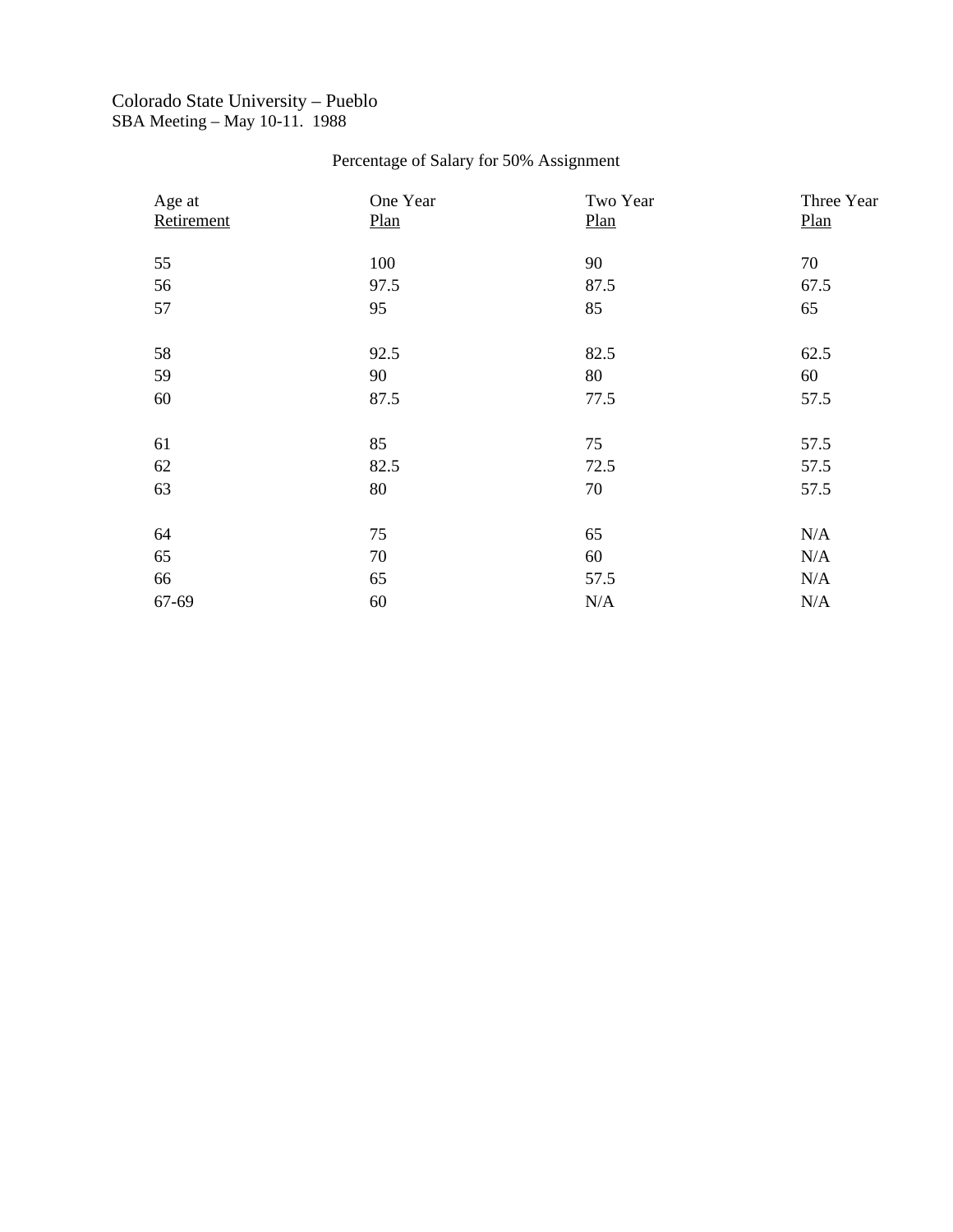## OPTION II TRANSITION AFTER RETIREMENT – 25% SERVICE FOR ONE, TWO, OR THREE YEARS

| <b>Eligibility Requirement:</b> | The applicant must retire under PERA at the initiation of this<br>option.                                                                                                                                                                                                                                                                                                                                                                                                                                                                                                                                                                                                                                                                                                                                                                                                                                                                                                       |
|---------------------------------|---------------------------------------------------------------------------------------------------------------------------------------------------------------------------------------------------------------------------------------------------------------------------------------------------------------------------------------------------------------------------------------------------------------------------------------------------------------------------------------------------------------------------------------------------------------------------------------------------------------------------------------------------------------------------------------------------------------------------------------------------------------------------------------------------------------------------------------------------------------------------------------------------------------------------------------------------------------------------------|
| <b>Contract Obligation:</b>     | The applicant must assume a 25% assignment for the academic<br>year (50% assignment for one semester) for the number of years<br>selected (one, two<br>three years).                                                                                                                                                                                                                                                                                                                                                                                                                                                                                                                                                                                                                                                                                                                                                                                                            |
| Benefits of this Option:        | The retiree receives the percent of salary determined by age at<br>retirement. If more than one year is chosen, percent of salary in<br>years two and three is adjusted by the average salary adjustment<br>for that year for faculty receiving "meritorious" rating.                                                                                                                                                                                                                                                                                                                                                                                                                                                                                                                                                                                                                                                                                                           |
|                                 | CSU-Pueblo and Retiree shall, with respect to Retiree's salary<br>during the Term, contribute to PERA to the extent required by<br>Colorado law and to the CSU - Pueblo Defined Contribution<br>Plan for Retirement (the "DCP") to the extent required by the<br>DCP, as it may be amended from time to time. Effective July 1,<br>2005, Colorado law (C.R.S. §24-51-1101(2) requires CSU-<br>Pueblo to make an employer contribution (the "Required PERA"<br>Employer Contribution") on the basis of Retiree's salary during<br>the Term. Further, the DCP currently requires participation by<br>Retiree and provides for an employee contribution by Retiree as<br>employer<br>contribution by CSU-Pueblo.<br>well<br>as<br>an<br>Notwithstanding the foregoing, it is anticipated that the DCP<br>may be amended to reduce CSU-Pueblo's employer contribution<br>to the DCP by the amount of any Required PERA Employer<br>Contribution to PERA, subject to Board approval. |
|                                 | PERA Retirement is effective the first of the month following<br>the last day worked. PERA Retirees must not work in any<br>capacity for any PERA-affiliated employer during the first<br>month of his or her retirement in order to receive a full month's<br>benefits. Retirees who return to work in the first month of<br>retirement will have retirement benefits reduced 5% for each day<br>worked. If a retiree works on the first business day of their<br>retirement they will have their retirement date delayed to the                                                                                                                                                                                                                                                                                                                                                                                                                                               |

following month.

The University will continue to contribute its share to group insurance for the duration of this option.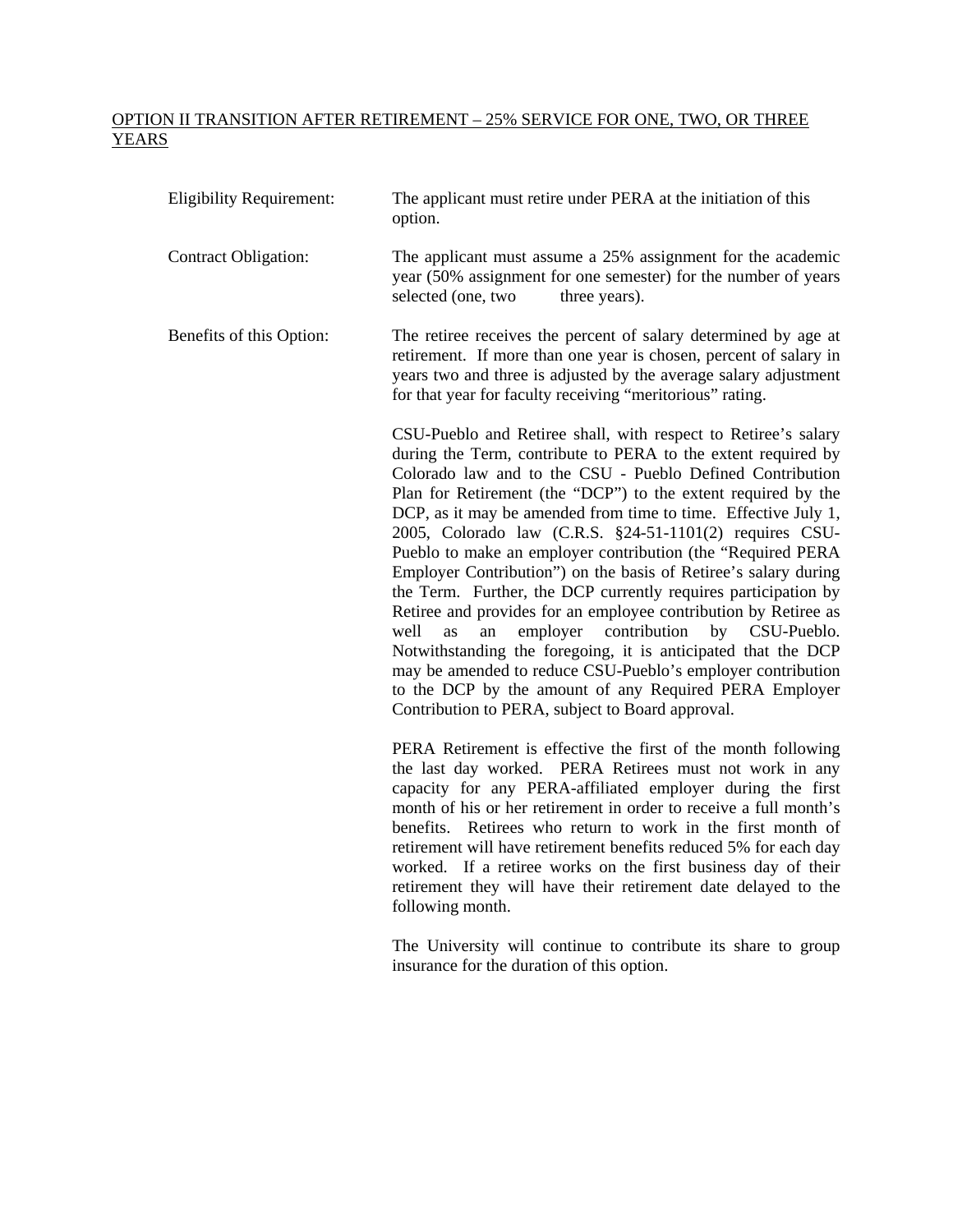## Colorado State University – Pueblo SBA Meeting – May 10-11. 1988

#### Percentage of Salary for 25% Assignment

| Age at<br>Retirement | One Year<br>Plan | Two Year<br>Plan | Three Year<br>Plan |
|----------------------|------------------|------------------|--------------------|
|                      |                  |                  |                    |
| 55                   | 60               | 50               | 40                 |
| 56                   | 60               | 50               | 40                 |
| 57                   | 60               | 50               | 40                 |
|                      |                  |                  |                    |
| 58                   | 55               | 50               | 40                 |
| 59                   | 55               | 50               | 40                 |
| 60                   | 55               | 50               | 40                 |
|                      |                  |                  |                    |
| 61                   | 50               | 47.5             | 37.5               |
| 62                   | 47.5             | 45               | 37.5               |
| 63                   | 45               | 42.5             | 35                 |
|                      |                  |                  |                    |
| 64                   | 42.5             | 40               | 35                 |
| 65                   | 40               | 37.5             | N/A                |
| 66                   | 40               | 37.5             | N/A                |
|                      |                  |                  |                    |
| 67                   | 37.5             | N/A              | N/A                |
| 68-69                | 35               | N/A              | N/A                |

## **VII. IMPLEMENTATION:**

The University reserves the right to establish the number of cases to be considered under each of these options recognizing the fiscal commitments of the institution to its on-going programs.

All provisions in this plan are subject to Colorado statutes relative to the Public Employees Retirement Association and to the relevant sections of the Faculty Handbook. Because of the Colorado fiscal rules restricting state debt, this plan is not intended to obligate future state legislatures for payment. Any faculty member retiring under this plan acknowledges that future payments are contingent upon legislative appropriation.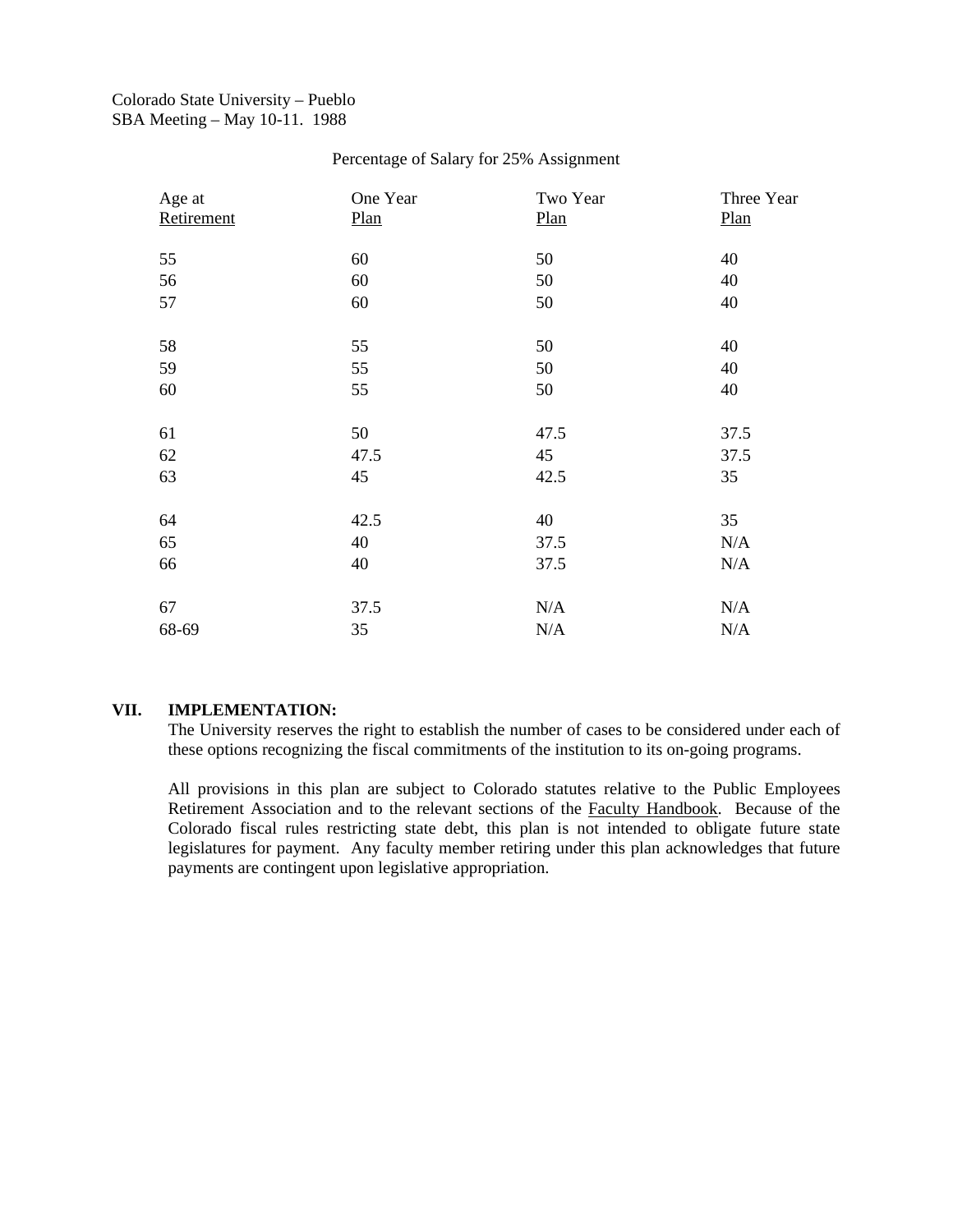## **COLORADO STATE UNIVERSITY - PUEBLO Transitional (Early) Retirement Application**

Applicants for early retirement under the approved Early Retirement Plan for Colorado State University – Pueblo must complete this form and submit it to their department chair on or before June 30 prior to the academic year for which it takes effect.

| Name:                                                                                                                                                                                                                                                             |                                                                                               |                     | SS#                                                                                                                                                                                                                                                                  |                                   |                                                                                               |
|-------------------------------------------------------------------------------------------------------------------------------------------------------------------------------------------------------------------------------------------------------------------|-----------------------------------------------------------------------------------------------|---------------------|----------------------------------------------------------------------------------------------------------------------------------------------------------------------------------------------------------------------------------------------------------------------|-----------------------------------|-----------------------------------------------------------------------------------------------|
|                                                                                                                                                                                                                                                                   | Mailing Address: Mailing Address:                                                             |                     |                                                                                                                                                                                                                                                                      |                                   |                                                                                               |
|                                                                                                                                                                                                                                                                   | <b>Street</b>                                                                                 | <b>City</b>         |                                                                                                                                                                                                                                                                      | <b>State</b>                      | Zip                                                                                           |
|                                                                                                                                                                                                                                                                   | Birth date: Employment Dates at CSU-PUEBLO:                                                   |                     |                                                                                                                                                                                                                                                                      |                                   |                                                                                               |
| Current Academic Year Salary: Rank: Rank:                                                                                                                                                                                                                         |                                                                                               |                     |                                                                                                                                                                                                                                                                      |                                   |                                                                                               |
|                                                                                                                                                                                                                                                                   |                                                                                               |                     |                                                                                                                                                                                                                                                                      |                                   |                                                                                               |
|                                                                                                                                                                                                                                                                   | <b>Years and Dates in PERA</b> PERA                                                           |                     |                                                                                                                                                                                                                                                                      |                                   |                                                                                               |
| <b>Early Retirement Options:</b>                                                                                                                                                                                                                                  |                                                                                               | (Choose One Option) |                                                                                                                                                                                                                                                                      |                                   |                                                                                               |
|                                                                                                                                                                                                                                                                   | Option I                                                                                      |                     |                                                                                                                                                                                                                                                                      | Option II                         |                                                                                               |
| Applicant must retire under PERA.                                                                                                                                                                                                                                 |                                                                                               |                     |                                                                                                                                                                                                                                                                      | Applicant must retire under PERA. |                                                                                               |
| number of years selected.                                                                                                                                                                                                                                         | Applicant must assume a 50% assignment for<br>the academic year (all in one semester) for the |                     | number of years selected.                                                                                                                                                                                                                                            |                                   | Applicant must assume a 25% assignment for<br>the academic year (all in one semester) for the |
| Applicant receives the percentage of salary<br>determined by age at retirement, but percentage<br>of salary in years two and/or three is adjusted<br>according to average salary increase for that<br>year for faculty members receiving<br>"meritorious" rating. |                                                                                               |                     | Applicant receives the percentage of salary<br>determined by age at retirement, but percentage<br>of salary in years two and/or three is adjusted<br>according to average salary increase for that<br>for faculty members receiving<br>year<br>"meritorious" rating. |                                   |                                                                                               |
| The University will continue to contribute to<br>group insurance to the extent set forth in the<br>Transitional (Early) Retirement Agreement (the<br>"Agreement") attached to this Application.                                                                   |                                                                                               |                     | The University will continue to contribute to<br>group insurance to the extent set forth in the<br>Transitional (Early) Retirement Agreement (the<br>"Agreement") attached to this Application.                                                                      |                                   |                                                                                               |
|                                                                                                                                                                                                                                                                   | Select the number of years desired under Option chosen:                                       |                     |                                                                                                                                                                                                                                                                      |                                   |                                                                                               |
| $\Box$ Option I                                                                                                                                                                                                                                                   | $\Box$ Option II                                                                              |                     | To Teach                                                                                                                                                                                                                                                             |                                   |                                                                                               |
| 1 Year                                                                                                                                                                                                                                                            | $\frac{1}{2}$ Year                                                                            |                     | $\frac{1}{2}$ Fall Semester (s)                                                                                                                                                                                                                                      |                                   |                                                                                               |
| $\frac{2 \text{ Years}}{2}$                                                                                                                                                                                                                                       |                                                                                               | 2 Years             | ____ Spring Semester (s)                                                                                                                                                                                                                                             |                                   |                                                                                               |
| 3 Years<br>3 Years                                                                                                                                                                                                                                                |                                                                                               |                     | Other                                                                                                                                                                                                                                                                |                                   |                                                                                               |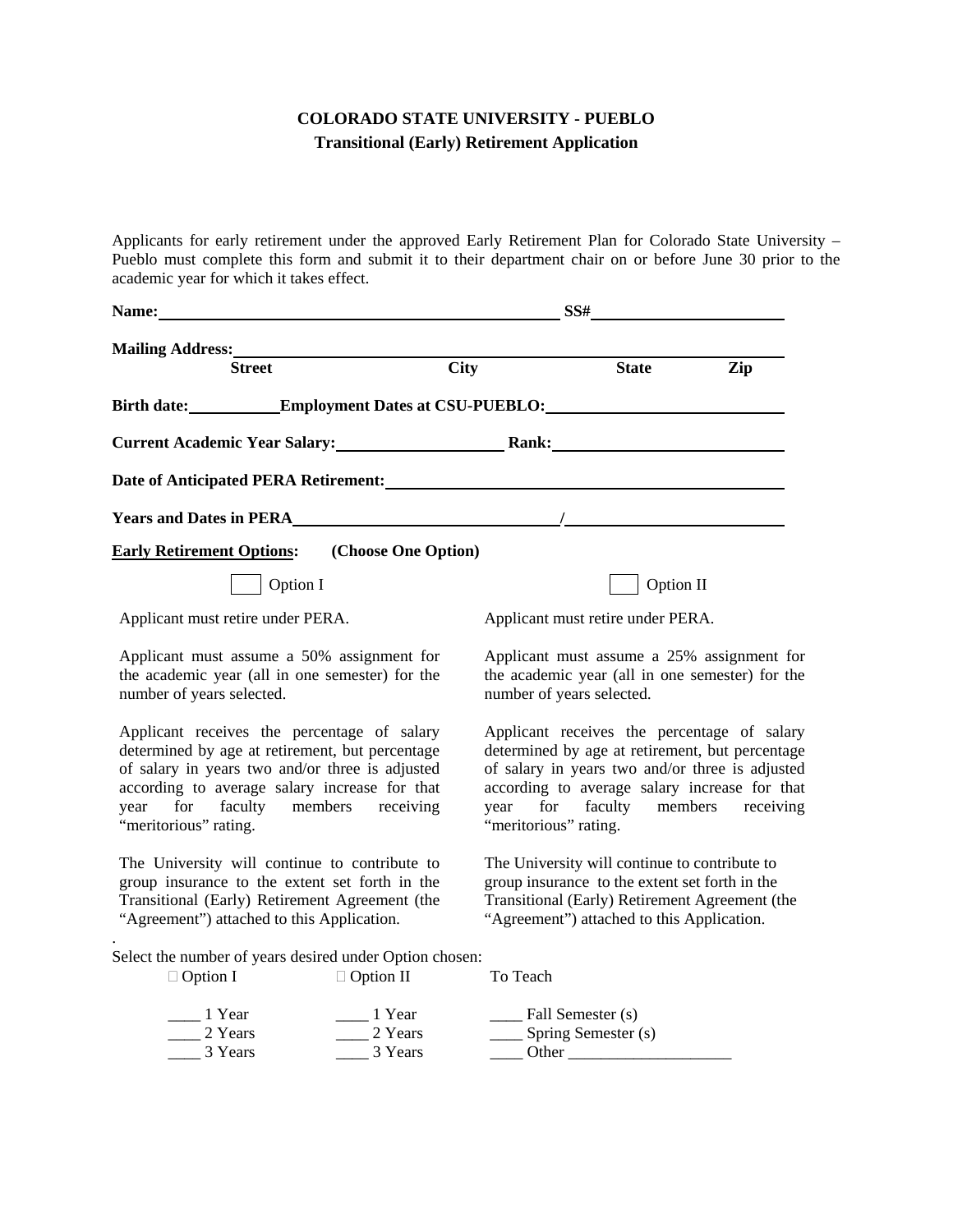## Release and Conditions

 1. Acceptance of a part-time tenured position under the Early Retirement Plan constitutes a legally binding release, for yourself, your heirs, executors, administrators, successors, and assigns, and discharge of the CSU-Pueblo, the Board, the respective members, officers, agents and employees of such entities, from all claims, rights, and causes of action of any and every kind, nature and character, known or unknown, arising from or in any way connected with the offer and acceptance of this Application in return for agreement to fully retire from your parttime tenured position at the CSU-Pueblo at the end of the specified period. Such claims specifically include, but are not limited to, any claims under the Age Discrimination in Employment Act of 1987 and the Older Workers Benefit Protection Act of 1990 (the "OWBPA").

2. Specifically, by execution of this Application you acknowledge that the release contained in paragraph 2.1 above follows and conforms to the criteria set forth in the OWBPA in that it:

a. is entered into knowingly and voluntarily; and

b. provides consideration beyond that to which you are otherwise entitled, including but not limited to CSU-Pueblo's agreement to approval of your Application for a part-time tenured faculty position.

 3. Notwithstanding the provisions of paragraph 1 above, execution of this Application does **not** waive any claims based on occurrences after the date the Agreement is executed.

 4. Pursuant to the OWBPA, you must have twenty-one (21) calendar days from receipt of an agreement to retire to review and consider its terms and conditions before signing it. The terms and conditions of a transitional appointment are set forth in [insert reference to Faculty Manual], this Application, and the attached Agreement. By signing this Application you acknowledge and agree that you received notice of such terms and conditions, including those set forth in the *Manual*, this Application and the Agreement, at least twenty-one (21) days prior to the date set forth below next to your signature.

 5. You may revoke this Application by delivering written notice of such revocation at any time within seven (7) calendar days after the date set forth below next to your signature. For a revocation to be effective, written notice must be delivered to the [Director of Human Resources?] and date-stamped as "received" within the seven (7) calendar- day period.

**6. This Application constitutes notification and by signing it you acknowledge that you have the right to consult an attorney prior to signing this document and that you are hereby advised by the University as your employer to consult with an attorney of your choice before signing this Application.** 

**If this Application is approved, such approval will be deemed to be granted in consideration of the Applicant's binding and enforceable promise to fully retire and resign from his/her tenured position at the University at the end of the period specified for the Option chosen. Upon such approval, the University and the Applicant will enter into the Agreement attached hereto.**